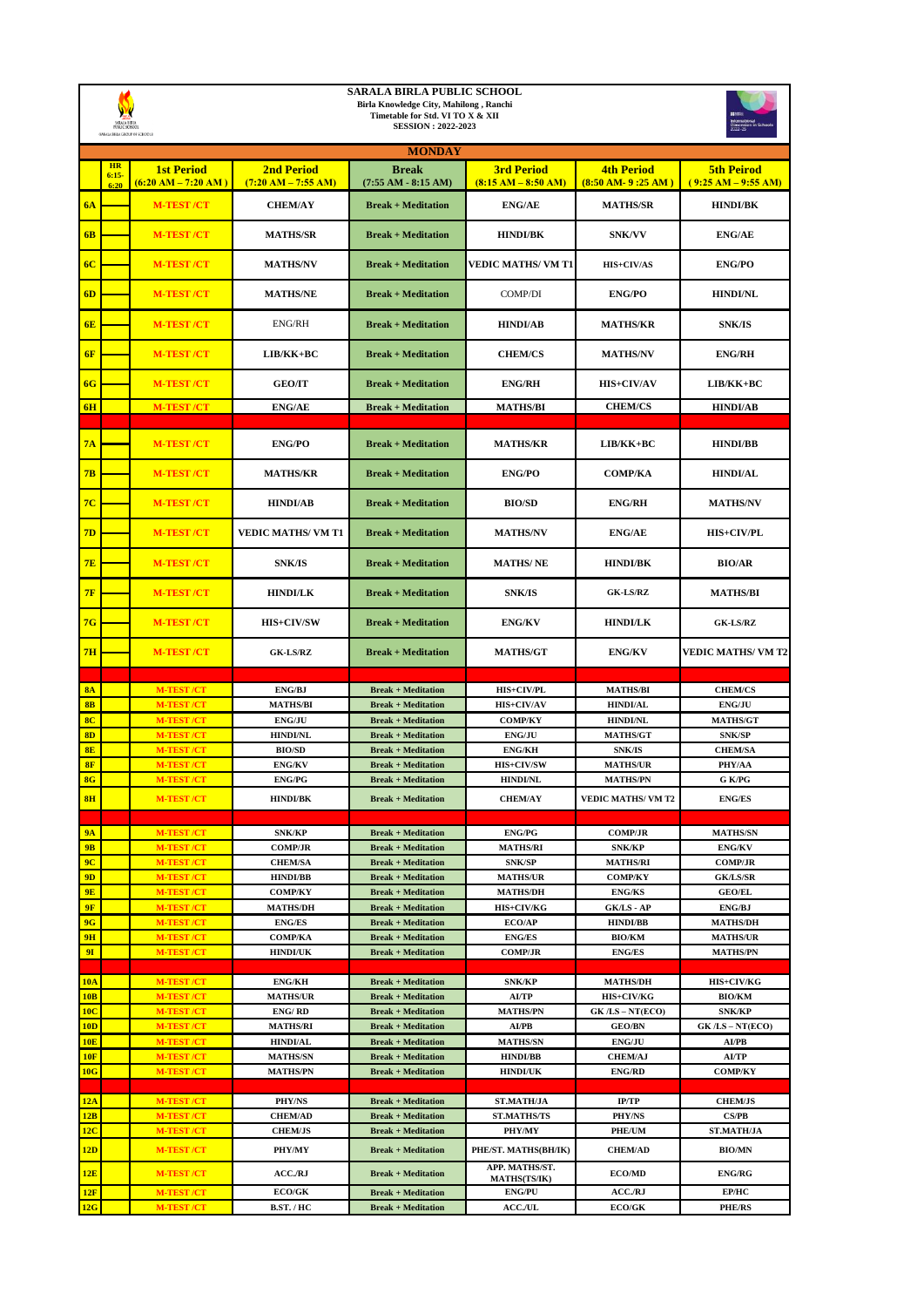|                      | <b>SARALA BIRLA PUBLIC SCHOOL</b><br>Birla Knowledge City, Mahilong, Ranchi<br>Timetable for Std. VI TO X & XII |                                  |                                   |                                                        |                                        |                                              |                                  |  |
|----------------------|-----------------------------------------------------------------------------------------------------------------|----------------------------------|-----------------------------------|--------------------------------------------------------|----------------------------------------|----------------------------------------------|----------------------------------|--|
|                      |                                                                                                                 | SESSION: 2022-2023               |                                   |                                                        |                                        |                                              |                                  |  |
|                      | <b>HR</b>                                                                                                       | <b>1st Period</b>                | <b>2nd Period</b>                 | <b>TUESDAY</b><br><b>Break</b>                         | <b>3rd Period</b>                      | <b>4th Period</b>                            | <b>5th Peirod</b>                |  |
|                      | $6:15-$<br>6:20                                                                                                 | $(6:20 AM - 7:00 AM)$            | $(7:00 AM - 7:40 AM)$             | $(7:40 AM - 8:00 AM)$                                  | $(8:00 AM - 8:40 AM)$                  | $(8:40$ AM-9:20 AM)                          | $(9:20 AM - 9:55 AM)$            |  |
| <b>6A</b>            |                                                                                                                 | <b>ENG/AE</b>                    | HIS+CIV/SW                        | <b>Break + Meditation</b>                              | <b>BIO/SD</b>                          | SNK/VV                                       | PHY/AT                           |  |
| 6B                   |                                                                                                                 | <b>HINDI/BK</b>                  | HIS+CIV/PL                        | <b>Break + Meditation</b>                              | <b>MATHS/SR</b>                        | $LIB/KK+BC$                                  | <b>GEO/NO</b>                    |  |
| 6C                   |                                                                                                                 | <b>GK-LS/RZ</b>                  | <b>HINDI/BK</b>                   | <b>Break + Meditation</b>                              | <b>ENG/PO</b>                          | <b>FRENCH/GS</b>                             | <b>HINDI/BK</b>                  |  |
| 6D                   |                                                                                                                 | <b>GEO/NO</b>                    | <b>HINDI/NL</b>                   | <b>Break + Meditation</b>                              | <b>GK-LS/RZ</b>                        | <b>MATHS/NE</b>                              | <b>BIO/SD</b>                    |  |
| 6E                   |                                                                                                                 | <b>MATHS/KR</b>                  | <b>HINDI/AB</b>                   | <b>Break + Meditation</b>                              | <b>ENG/RH</b>                          | HIS+CIV/AS                                   | PHY/RN                           |  |
| 6F                   |                                                                                                                 | <b>HINDI/NL</b>                  | <b>ENG/RH</b>                     | <b>Break + Meditation</b>                              | <b>MATHS/NV</b>                        | <b>GK-LS/RZ</b>                              | <b>GEO/IT</b>                    |  |
| 6G                   |                                                                                                                 | <b>ENG/RH</b>                    | <b>HINDI/LK</b>                   | <b>Break + Meditation</b>                              | <b>MATHS/KR</b>                        | <b>CHEM/AY</b>                               | <b>HIS+CIV/AV</b>                |  |
| 6H                   |                                                                                                                 | <b>GERMAN/JE</b>                 | <b>ENG/AE</b>                     | <b>Break + Meditation</b>                              | <b>MATHS/BI</b>                        | <b>HIS+CIV/PL</b>                            | <b>HINDI/AB</b>                  |  |
| 7A                   |                                                                                                                 | <b>HINDI/BB</b>                  | <b>ENG/PO</b>                     | <b>Break + Meditation</b>                              | <b>BIO/KM</b>                          | <b>CHEM/CS</b>                               | SNK/VV                           |  |
| 7B                   |                                                                                                                 | <b>BIO/KM</b>                    | <b>MATHS/KR</b>                   | <b>Break + Meditation</b>                              | HIS+CIV/AS                             | <b>ENG/PO</b>                                | <b>HINDI/AL</b>                  |  |
| 7 <sup>C</sup>       |                                                                                                                 | HIS+CIV/AS                       | <b>GK-LS/RZ</b>                   | <b>Break + Meditation</b>                              | <b>HINDI/AB</b>                        | <b>ENG/RH</b>                                | <b>MATHS/NV</b>                  |  |
| 7D                   |                                                                                                                 | <b>HINDI/AB</b>                  | <b>MATHS/NV</b>                   | <b>Break + Meditation</b>                              | PHY/RN                                 | <b>ENG/AE</b>                                | HIS+CIV/PL                       |  |
| 7E                   |                                                                                                                 | PHY/AT                           | <b>MATHS/NE</b>                   | <b>Break + Meditation</b>                              | <b>COMP/DI</b>                         | <b>GEO/NO</b>                                | <b>ENG/AE</b>                    |  |
| 7F                   |                                                                                                                 | <b>BIO/AR</b>                    | ENG/BJ                            | <b>Break + Meditation</b>                              | <b>GEO/NO</b>                          | <b>HINDI/LK</b>                              | $LIB/KK+BC$                      |  |
| 7 <sub>G</sub>       |                                                                                                                 | <b>HINDI/LK</b>                  | <b>BIO/AR</b>                     | <b>Break + Meditation</b>                              | <b>GERMAN/JE</b>                       | <b>ENG/KV</b>                                | <b>MATHS/NE</b>                  |  |
| 7H                   |                                                                                                                 | SNK/IS                           | <b>MATHS/GT</b>                   | <b>Break + Meditation</b>                              | <b>HINDI/LK</b>                        | HIS+CIV/AV                                   | <b>ENG/KV</b>                    |  |
|                      |                                                                                                                 |                                  |                                   |                                                        |                                        |                                              |                                  |  |
| <b>8A</b>            |                                                                                                                 | <b>SNK/VV</b>                    | <b>BIO/KM</b>                     | <b>Break + Meditation</b>                              | <b>HINDI/AL</b>                        | PHY/AT                                       | <b>MATHS/BI</b>                  |  |
| 8B<br>8 <sup>C</sup> |                                                                                                                 | PHY/KI<br><b>MATHS/GT</b>        | <b>MATHS/BI</b><br><b>COMP/KY</b> | <b>Break + Meditation</b><br><b>Break + Meditation</b> | ENG/JU<br><b>CHEM/CS</b>               | <b>VEDIC MATHS/ VM T1</b><br><b>HINDI/NL</b> | GK/JU<br><b>GERMAN/JE</b>        |  |
| 8D                   |                                                                                                                 | ENG/JU                           | PHY/KI                            | <b>Break + Meditation</b>                              | <b>MATHS/GT</b>                        | GK/JU                                        | HIS+CIV/AS                       |  |
| 8E                   |                                                                                                                 | <b>ENG/KH</b>                    | GK/KH                             | <b>Break + Meditation</b>                              | PHY/AA                                 | <b>HINDI/AB</b>                              | <b>MATHS/GT</b>                  |  |
| 8F                   |                                                                                                                 | <b>ENG/KV</b>                    | <b>CHEM/AY</b>                    | <b>Break + Meditation</b>                              | <b>MATHS/UR</b>                        | VEDIC MATHS/ VM T2                           | <b>HINDI/LK</b>                  |  |
| 8G<br>8H             |                                                                                                                 | <b>BIO/SD</b><br><b>MATHS/SN</b> | <b>GEO/JD</b><br><b>ENG/ES</b>    | <b>Break + Meditation</b><br><b>Break + Meditation</b> | <b>MATHS/PN</b><br><b>FRENCH/GS</b>    | <b>ENG/PG</b><br><b>HINDI/BK</b>             | <b>HINDI/NL</b><br>HIS+CIV/SW    |  |
|                      |                                                                                                                 |                                  |                                   |                                                        |                                        |                                              |                                  |  |
| <b>9A</b>            |                                                                                                                 | <b>ECO/SR</b>                    | <b>COMP/JR</b>                    | <b>Break + Meditation</b>                              | HIS+CIV/AV                             | <b>MATHS/SN</b>                              | <b>ENG/PG</b>                    |  |
| 9B                   |                                                                                                                 | <b>COMP/JR</b>                   | <b>BIO/SV</b>                     | <b>Break + Meditation</b>                              | <b>MATHS/RI</b>                        | <b>SNK/KP</b>                                | <b>GK/LS - AP</b>                |  |
| 9 <sub>C</sub><br>9D |                                                                                                                 | <b>MATHS/RI</b>                  | HIS+CIV/AV<br><b>HINDI/BB</b>     | <b>Break + Meditation</b>                              | <b>ENG/PG</b>                          | <b>COMP/JR</b>                               | PHY/KI                           |  |
| <b>9E</b>            |                                                                                                                 | <b>ENG/PG</b><br><b>HINDI/AL</b> | HIS+CIV/KG                        | <b>Break + Meditation</b><br><b>Break + Meditation</b> | HIS+CIV/PL<br><b>MATHS/DH</b>          | <b>ECO/SR</b><br>PHY/RY                      | <b>MATHS/UR</b><br><b>ENG/KS</b> |  |
| 9F                   |                                                                                                                 | ENG/BJ                           | <b>MATHS/DH</b>                   | <b>Break + Meditation</b>                              | <b>CHEM/AJ</b>                         | <b>COMP/KY</b>                               | <b>HINDI/BB</b>                  |  |
| 9G                   |                                                                                                                 | <b>ENG/ES</b>                    | GK/LS - AP                        | <b>Break + Meditation</b>                              | HIS+CIV/KG                             | <b>HINDI/BB</b>                              | <b>MATHS/DH</b>                  |  |
| 9H                   |                                                                                                                 | <b>HINDI/UK</b>                  | <b>MATHS/UR</b>                   | <b>Break + Meditation</b>                              | <b>ENG/ES</b>                          | <b>COMP/KA</b>                               | <b>GEO/JD</b>                    |  |
| 9I                   |                                                                                                                 | <b>MATHS/PN</b>                  | <b>HINDI/UK</b>                   | <b>Break + Meditation</b>                              | HIS+CIV/SW                             | <b>ENG/ES</b>                                | GK/LS - SR                       |  |
| <b>10A</b>           |                                                                                                                 | <b>MATHS/DH</b>                  | <b>ECO/SR</b>                     | <b>Break + Meditation</b>                              | <b>SNK/KP</b>                          | HIS+CIV/KG                                   | AI/TP                            |  |
| 10B                  |                                                                                                                 | <b>MATHS/UR</b>                  | <b>SNK/SP</b>                     | <b>Break + Meditation</b>                              | <b>ENG/KH</b>                          | <b>CHEM/AJ</b>                               | HIS+CIV/KG                       |  |
| 10C                  |                                                                                                                 | PHY/AA                           | <b>SNK/KP</b>                     | <b>Break + Meditation</b>                              | <b>ENG/RD</b>                          | <b>MATHS/PN</b>                              | <b>CHEM/DJ</b>                   |  |
| 10D                  |                                                                                                                 | <b>ENG/KS</b>                    | <b>MATHS/RI</b>                   | <b>Break + Meditation</b>                              | <b>HINDI/UK</b>                        | AI/PB                                        | <b>BIO/SV</b>                    |  |
| 10E                  |                                                                                                                 | HIS+CIV/AV                       | AI/PB                             | <b>Break + Meditation</b>                              | <b>MATHS/SN</b>                        | <b>HINDI/AL</b>                              | <b>ECO/NT</b>                    |  |
| 10F<br>10G           |                                                                                                                 | <b>GEO/EL</b>                    | <b>MATHS/SN</b>                   | <b>Break + Meditation</b><br><b>Break + Meditation</b> | $GK/LS - NT(ECO)$                      | AI/TP                                        | ENG/BJ                           |  |
|                      |                                                                                                                 | <b>ECO/NT</b>                    | <b>MATHS/PN</b>                   |                                                        | <b>COMP/KY</b>                         | <b>ENG/RD</b>                                | <b>HINDI/UK</b>                  |  |
| 12A                  |                                                                                                                 | IP/TP                            | <b>CHEM/JS</b>                    | <b>Break + Meditation</b>                              | PHY/NS                                 | <b>ST.MATH/JA</b>                            | <b>ENG/RR</b>                    |  |
| 12B                  |                                                                                                                 | <b>CHEM/AD</b>                   | PHY/NS                            | <b>Break + Meditation</b>                              | <b>ENG/PU</b>                          | PHE/HVM/FA(UM/AM/DS                          | <b>ST.MATHS/TS</b>               |  |
| 12C                  |                                                                                                                 | <b>CHEM/JS</b>                   | PHY/MY                            | <b>Break + Meditation</b>                              | <b>ENG/RR</b>                          | HVM/FA(/AM/DS)                               | <b>ST.MATH/JA</b>                |  |
| 12D                  |                                                                                                                 | PHY/MY                           | <b>CHEM/AD</b>                    | <b>Break + Meditation</b>                              | PHE/ST. MATHS(BH/IK)<br>APP. MATHS/ST. | <b>BIO/MN</b>                                | <b>ENG/RG</b>                    |  |
| 12E                  |                                                                                                                 | <b>B.ST./HC</b>                  | <b>ECO/MD</b>                     | <b>Break + Meditation</b>                              | MATHS(TS/IK)                           | <b>ENG/RG</b>                                | ACC./RJ                          |  |
| 12F                  |                                                                                                                 | ACC./RJ                          | ECO/GK                            | <b>Break + Meditation</b>                              | <b>B.ST. / UL</b>                      | <b>ENG/PU</b>                                | EP/HC                            |  |
| 12G                  |                                                                                                                 | ECO/GK                           | ACC./UL                           | <b>Break + Meditation</b>                              | <b>ENG/RG</b>                          | <b>B.ST. / HC</b>                            | <b>PHE/RS</b>                    |  |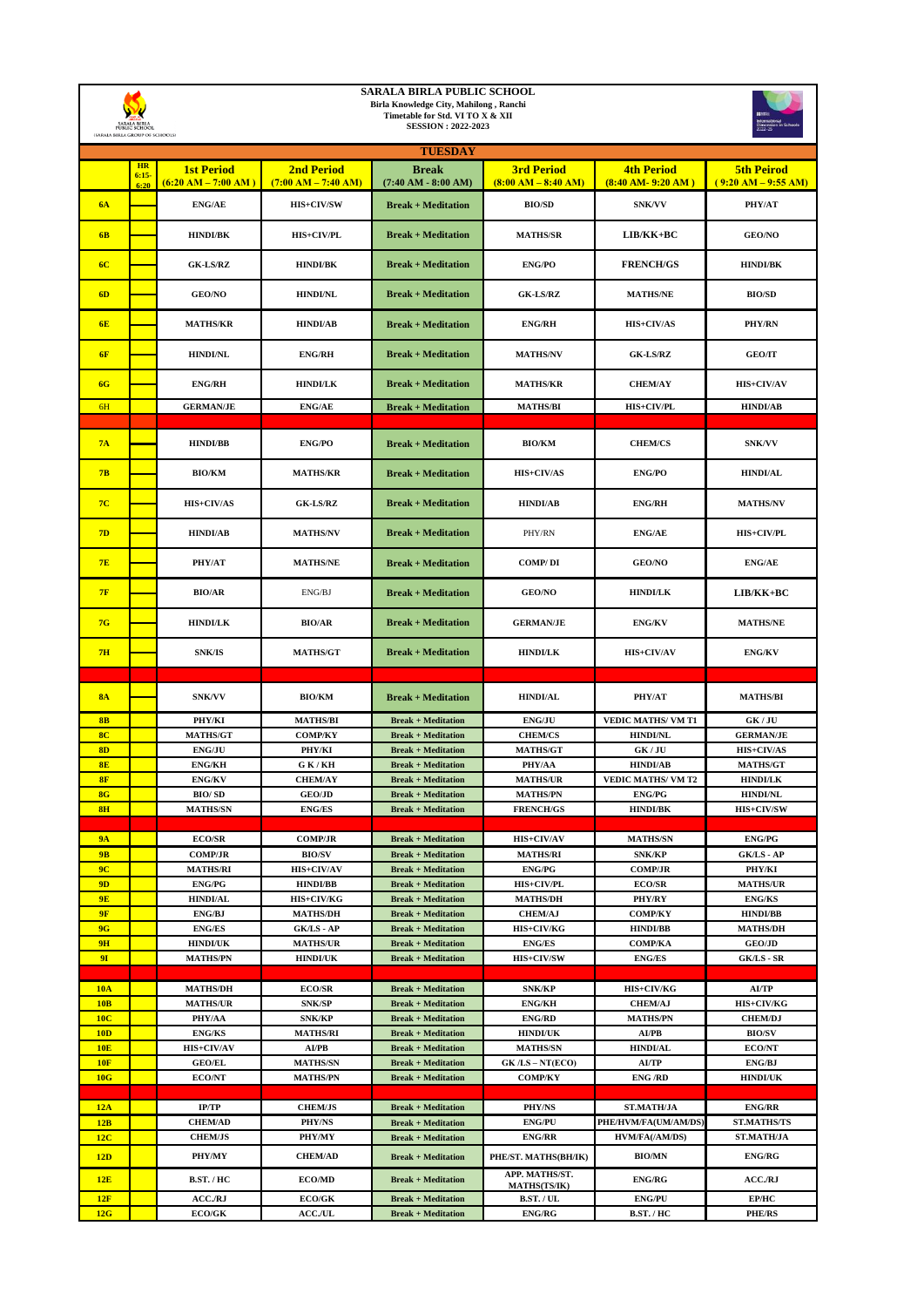| <b>SARALA BIRLA PUBLIC SCHOOL</b> |                                 |                                            |                                                                            |                                                        |                                            |                                          |                                            |  |  |
|-----------------------------------|---------------------------------|--------------------------------------------|----------------------------------------------------------------------------|--------------------------------------------------------|--------------------------------------------|------------------------------------------|--------------------------------------------|--|--|
|                                   |                                 |                                            | Birla Knowledge City, Mahilong, Ranchi<br>Timetable for Std. VI TO X & XII |                                                        |                                            |                                          |                                            |  |  |
|                                   | (SARALA SIRLA GROUP OF SCHOOLS) |                                            |                                                                            | <b>SESSION: 2022-2023</b>                              |                                            |                                          |                                            |  |  |
|                                   | WEDNESDAY                       |                                            |                                                                            |                                                        |                                            |                                          |                                            |  |  |
|                                   | <b>HR</b><br>$6:15-$<br>6:20    | <b>1st Period</b><br>$(6:20 AM - 7:00 AM)$ | <b>2nd Period</b><br>$(7:00 AM - 7:40 AM)$                                 | <b>Break</b><br>$(7:40 AM - 8:00 AM)$                  | <b>3rd Period</b><br>$(8:00 AM - 8:40 AM)$ | <b>4th Period</b><br>$(8:40$ AM-9:20 AM) | <b>5th Peirod</b><br>$(9:20 AM - 9:55 AM)$ |  |  |
| <b>6A</b>                         |                                 | <b>ENG/AE</b>                              | <b>HINDI/BK</b>                                                            | <b>Break + Meditation</b>                              | <b>FRENCH/GS</b>                           | <b>MATHS/SR</b>                          | <b>VEDIC MATHS/ VM T1</b>                  |  |  |
| 6B                                |                                 | <b>VEDIC MATHS/ VM T1</b>                  | <b>CHEM/CS</b>                                                             | <b>Break + Meditation</b>                              | <b>ENG/AE</b>                              | <b>HIS+CIV/PL</b>                        | <b>MATHS/SR</b>                            |  |  |
| 6C                                |                                 | <b>HINDI/BK</b>                            | <b>MATHS/NV</b>                                                            | <b>Break + Meditation</b>                              | <b>ENG/PO</b>                              | <b>VEDIC MATHS/ VM T1</b>                | <b>CHEM/AY</b>                             |  |  |
| 6D                                |                                 | <b>ENG/PO</b>                              | <b>HIS+CIV/AS</b>                                                          | <b>Break + Meditation</b>                              | <b>HINDI/NL</b>                            | <b>MATHS/NE</b>                          | <b>FRENCH/GS</b>                           |  |  |
| <b>6E</b>                         |                                 | <b>HIS+CIV/AS</b>                          | <b>BIO/AR</b>                                                              | <b>Break + Meditation</b>                              | $LIB/KK+BC$                                | <b>COMP/JR</b>                           | <b>MATHS/KR</b>                            |  |  |
| 6F                                |                                 | <b>HINDI/NL</b>                            | <b>SNK/IS</b>                                                              | <b>Break + Meditation</b>                              | <b>MATHS/NV</b>                            | <b>GERMAN/JE</b>                         | <b>ENG/RH</b>                              |  |  |
| 6G                                |                                 | <b>ENG/RH</b>                              | <b>MATHS/KR</b>                                                            | <b>Break + Meditation</b>                              | <b>HINDI/LK</b>                            | <b>VEDIC MATHS/ VM T2</b>                | SNK/IS                                     |  |  |
| 6H                                |                                 | LS/GS                                      | <b>ENG/AE</b>                                                              | <b>Break + Meditation</b>                              | <b>MATHS/BI</b>                            | PHY/RN                                   | <b>HINDI/AB</b>                            |  |  |
|                                   |                                 |                                            |                                                                            |                                                        |                                            |                                          |                                            |  |  |
| <b>7A</b>                         |                                 | <b>MATHS/KR</b>                            | <b>HINDI/BB</b>                                                            | <b>Break + Meditation</b>                              | <b>HIS+CIV/AS</b>                          | <b>COMP/KA</b>                           | <b>GK-LS/RZ</b>                            |  |  |
| 7B                                |                                 | $LIB/KK+BC$                                | <b>VEDIC MATHS/ VM T1</b>                                                  | <b>Break + Meditation</b>                              | <b>CHEM/AY</b>                             | <b>ENG/PO</b>                            | <b>HINDI/AL</b>                            |  |  |
| 7 <sub>C</sub>                    |                                 | <b>PHY/RN</b>                              | <b>HINDI/AB</b>                                                            | <b>Break + Meditation</b>                              | <b>GEO/IT</b>                              | <b>CHEM/CS</b>                           | <b>MATHS/NV</b>                            |  |  |
| 7D                                |                                 | <b>MATHS/NV</b>                            | <b>GEO/IT</b>                                                              | <b>Break + Meditation</b>                              | <b>HINDI/AB</b>                            | <b>ENG/AE</b>                            | $LIB/KK+BC$                                |  |  |
| 7E                                |                                 | <b>GK-LS/RZ</b>                            | <b>MATHS/NE</b>                                                            | <b>Break + Meditation</b>                              | <b>GERMAN/JE</b>                           | <b>HINDI/BK</b>                          | <b>ENG/AE</b>                              |  |  |
| 7F                                |                                 | <b>VEDIC MATHS/ VM T2</b>                  | <b>ENG/BJ</b>                                                              | <b>Break + Meditation</b>                              | HIS+CIV/SW                                 | <b>MATHS/BI</b>                          | <b>GERMAN/JE</b>                           |  |  |
| 7G                                |                                 | <b>HINDI/LK</b>                            | <b>VEDIC MATHS/ VM T2</b>                                                  | <b>Break + Meditation</b>                              | <b>MATHS/NE</b>                            | <b>ENG/KV</b>                            | <b>COMP/DI</b>                             |  |  |
| 7H                                |                                 | PHY/AT                                     | <b>HINDI/LK</b>                                                            | <b>Break + Meditation</b>                              | <b>BIO/AR</b>                              | $LIB/KK+BC$                              | <b>ENG/KV</b>                              |  |  |
| <b>8A</b>                         |                                 | <b>MATHS/BI</b>                            | HIS+CIV/PL                                                                 | <b>Break + Meditation</b>                              | <b>HINDI/AL</b>                            | GK/BJ                                    | ENG/BJ                                     |  |  |
| 8B                                |                                 | HIS+CIV/AV                                 | <b>GERMAN/JE</b>                                                           | <b>Break + Meditation</b>                              | <b>ENG/JU</b>                              | <b>HINDI/AL</b>                          | <b>BIO/KM</b>                              |  |  |
| 8 <sup>C</sup>                    |                                 | <b>BIO/AR</b>                              | <b>ENG/JU</b>                                                              | <b>Break + Meditation</b>                              | <b>VEDIC MATHS/ VM T1</b>                  | <b>HINDI/NL</b>                          | HIS+CIV/PL                                 |  |  |
| 8D                                |                                 | <b>GERMAN/JE</b>                           | <b>COMP/KA</b>                                                             | <b>Break + Meditation</b>                              | <b>MATHS/GT</b>                            | LS/AY                                    | <b>GEO/NO</b>                              |  |  |
| 8E<br>8F                          |                                 | <b>MATHS/GT</b><br>HIS+CIV/SW              | <b>GEO/NO</b><br><b>BIO/SD</b>                                             | <b>Break + Meditation</b><br><b>Break + Meditation</b> | <b>ENG/KH</b><br><b>ENG/KV</b>             | <b>HINDI/AB</b><br><b>SNK/IS</b>         | <b>HIS+CIV/AS</b><br><b>HINDI/LK</b>       |  |  |
| 8G                                |                                 | <b>COMP/KY</b>                             | <b>PHY/RN</b>                                                              | <b>Break + Meditation</b>                              | <b>ENG/PG</b>                              | <b>HIS+CIV/SW</b>                        | <b>HINDI/NL</b>                            |  |  |
| 8H                                |                                 | <b>MATHS/SN</b>                            | GK / ES                                                                    | <b>Break + Meditation</b>                              | <b>HINDI/BK</b>                            | <b>ENG/ES</b>                            | HIS+CIV/SW                                 |  |  |
| <b>9A</b>                         |                                 | GK/LS - SR                                 | <b>ENG/PG</b>                                                              | <b>Break + Meditation</b>                              | <b>CHEM/AJ</b>                             | <b>SNK/KP</b>                            | <b>MATHS/SN</b>                            |  |  |
| 9B                                |                                 | <b>CHEM/DJ</b>                             | <b>ENG/KV</b>                                                              | <b>Break + Meditation</b>                              | HIS+CIV/AV                                 | <b>MATHS/RI</b>                          | <b>GEO/BN</b>                              |  |  |
| 9 <sup>C</sup>                    |                                 | <b>GEO/BN</b>                              | SNK/SP                                                                     | <b>Break + Meditation</b>                              | <b>MATHS/RI</b>                            | <b>ENG/PG</b>                            | <b>COMP/JR</b>                             |  |  |
| 9D<br>9E                          |                                 | <b>ENG/PG</b><br><b>HINDI/AL</b>           | PHY/KI<br><b>ENG/KS</b>                                                    | <b>Break + Meditation</b><br><b>Break + Meditation</b> | <b>MATHS/UR</b><br><b>MATHS/DH</b>         | <b>COMP/KY</b><br><b>BIO/SV</b>          | <b>BIO/SV</b><br><b>COMP/KY</b>            |  |  |
| 9F                                |                                 | <b>BIO/KM</b>                              | ECO/AP                                                                     | <b>Break + Meditation</b>                              | HIS+CIV/KG                                 | <b>HINDI/BB</b>                          | <b>MATHS/DH</b>                            |  |  |
| 9G                                |                                 | <b>ENG/ES</b>                              | <b>GEO/EL</b>                                                              | <b>Break + Meditation</b>                              | <b>COMP/KA</b>                             | <b>MATHS/DH</b>                          | <b>HINDI/BB</b>                            |  |  |
| 9H                                |                                 | <b>CHEM/SA</b>                             | HIS+CIV/SW                                                                 | <b>Break + Meditation</b>                              | <b>ENG/ES</b>                              | <b>HINDI/UK</b>                          | <b>MATHS/UR</b>                            |  |  |
| 9I                                |                                 | <b>BIO/SD</b>                              | <b>ENG/ES</b>                                                              | <b>Break + Meditation</b>                              | <b>MATHS/PN</b>                            | PHY/AA                                   | <b>HINDI/UK</b>                            |  |  |
| 10A                               |                                 | <b>MATHS/DH</b>                            | <b>ENG/KH</b>                                                              | <b>Break + Meditation</b>                              | <b>GK/LS - SR</b>                          | <b>BIO/MN</b>                            | <b>SNK/KP</b>                              |  |  |
| 10B                               |                                 | <b>MATHS/UR</b>                            | <b>GEO/LS</b>                                                              | <b>Break + Meditation</b>                              | AI/TP                                      | <b>SNK/SP</b>                            | <b>ENG/KH</b>                              |  |  |
| 10 <sup>C</sup>                   |                                 | <b>ENG/RD</b>                              | AI/PB                                                                      | <b>Break + Meditation</b>                              | <b>SNK/KP</b>                              | <b>BIO/KM</b>                            | HIS+CIV/KG                                 |  |  |
| 10D<br>10E                        |                                 | HIS+CIV/KG<br>AI/PB                        | <b>MATHS/RI</b><br><b>HINDI/AL</b>                                         | <b>Break + Meditation</b><br><b>Break + Meditation</b> | <b>HINDI/UK</b><br><b>BIO/SV</b>           | AI/PB<br><b>MATHS/SN</b>                 | <b>ENG/KS</b><br><b>ENG/JU</b>             |  |  |
| 10F                               |                                 | <b>HINDI/BB</b>                            | <b>MATHS/SN</b>                                                            | <b>Break + Meditation</b>                              | <b>ENG/BJ</b>                              | PHY/KI                                   | <b>HIS+CIV/TM</b>                          |  |  |
| 10G                               |                                 | PHY/KI                                     | <b>COMP/KY</b>                                                             | <b>Break + Meditation</b>                              | HIS+CIV/TM                                 | <b>CHEM/DJ</b>                           | <b>MATHS/PN</b>                            |  |  |
|                                   |                                 |                                            |                                                                            |                                                        |                                            |                                          |                                            |  |  |
| <u>12A</u><br>12B                 |                                 | <b>PHY/NS</b><br><b>CHEM/AD</b>            | <b>CHEM/JS</b><br><b>PHY/NS</b>                                            | <b>Break + Meditation</b><br><b>Break + Meditation</b> | PHE/HVM/FA(RS/AM/DS<br><b>CS/PB</b>        | <b>ST.MATH/JA</b><br><b>ENG/PU</b>       | <b>ENG/RR</b><br><b>ST.MATHS/TS</b>        |  |  |
| 12C                               |                                 | <b>CHEM/JS</b>                             | <b>PHY/MY</b>                                                              | <b>Break + Meditation</b>                              | <b>ENG/RR</b>                              | <b>PHE/UM</b>                            | <b>ST.MATH/JA</b>                          |  |  |
| <u>12D</u>                        |                                 | PHY/MY                                     | <b>CHEM/AD</b>                                                             | <b>Break + Meditation</b>                              | PHE/ST. MATHS(BH/IK)                       | <b>ENG/RG</b>                            | PHE/HVM/FA(BH/AM/DS)                       |  |  |
| 12E                               |                                 | BST. / HC                                  | <b>ACC./RJ</b>                                                             | <b>Break + Meditation</b>                              | APP. MATHS/ST.<br><b>MATHS(TS/IK)</b>      | PHE/HVM/FA (RS/AM/DS)                    | <b>ENG/RG</b>                              |  |  |
| 12F<br>$12\mathrm{G}$             |                                 | ACC./RJ<br><b>ECO/GK</b>                   | <b>ECO/GK</b><br><b>ACC./UL</b>                                            | <b>Break + Meditation</b><br><b>Break + Meditation</b> | <b>ENG/PU</b><br><b>ENG/RG</b>             | B.ST. / UL<br><b>B.ST./HC</b>            | PHE/HVM/FA(BH/AM/DS)<br><b>PHE/RS</b>      |  |  |
|                                   |                                 |                                            |                                                                            |                                                        |                                            |                                          |                                            |  |  |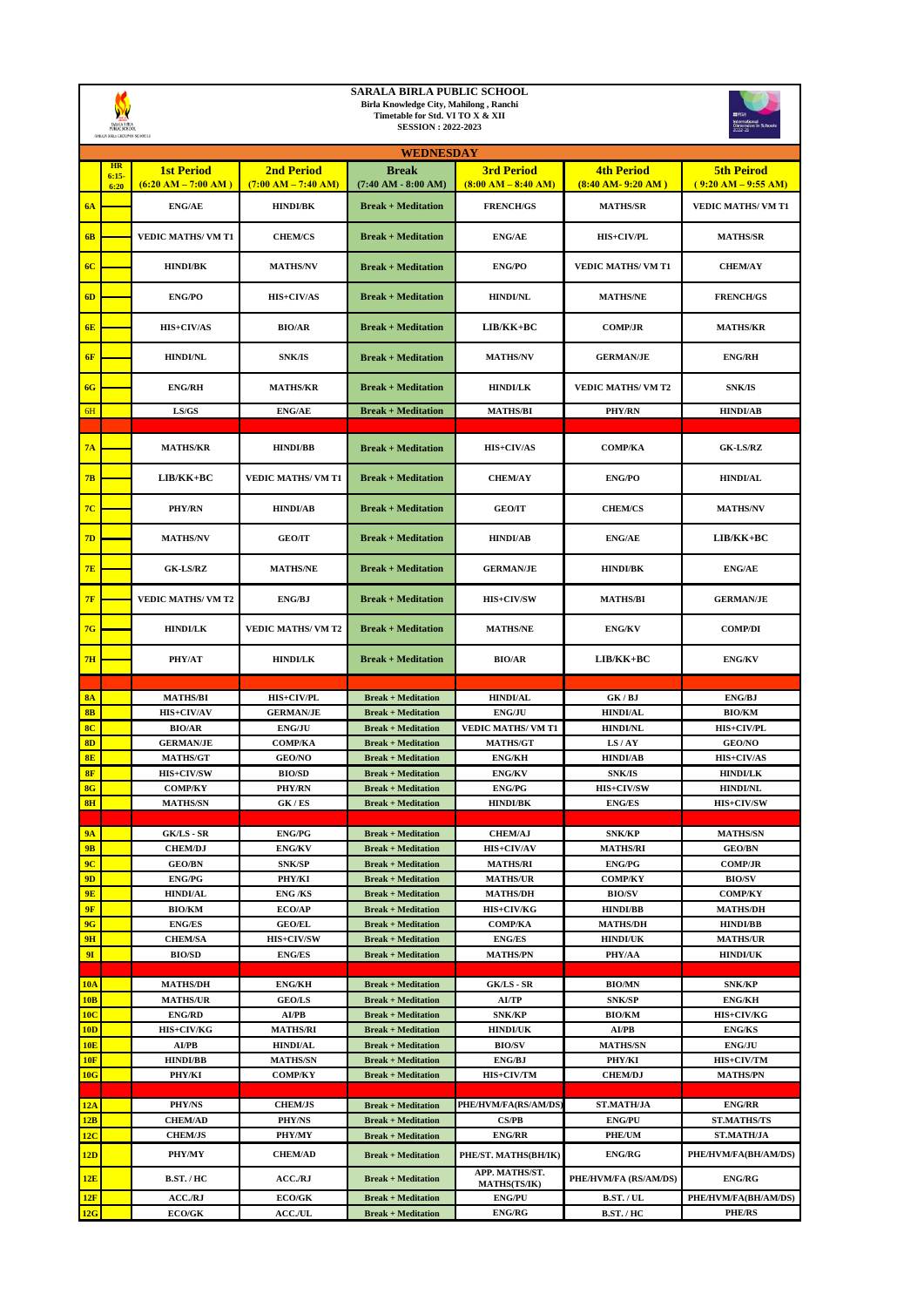| <b>SARALA BIRLA PUBLIC SCHOOL</b><br>Birla Knowledge City, Mahilong, Ranchi<br>Timetable for Std. VI TO X & XII<br>SARALA BIRLA<br>FUBLIC SCHOOL<br><b>SESSION: 2022-2023</b> |                               |                                            |                                            |                                                          |                                            |                                             |                                            |  |
|-------------------------------------------------------------------------------------------------------------------------------------------------------------------------------|-------------------------------|--------------------------------------------|--------------------------------------------|----------------------------------------------------------|--------------------------------------------|---------------------------------------------|--------------------------------------------|--|
|                                                                                                                                                                               | SARALA BIBLA GROUP OF SCHOOLS |                                            |                                            |                                                          |                                            |                                             |                                            |  |
|                                                                                                                                                                               | HR<br>6:15<br>6:20            | <b>1st Period</b><br>$(6:20 AM - 7:00 AM)$ | <b>2nd Period</b><br>$(7:00 AM - 7:40 AM)$ | <b>THURSDAY</b><br><b>Break</b><br>$(7:40 AM - 8:00 AM)$ | <b>3rd Period</b><br>$(8:00 AM - 8:40 AM)$ | <b>4th Period</b><br>$(8:40$ AM- $9:20$ AM) | <b>5th Peirod</b><br>$(9:20 AM - 9:55 AM)$ |  |
| <b>6A</b>                                                                                                                                                                     |                               | ${\bf ENG/AE}$                             | <b>GK-LS/RZ</b>                            | <b>Break + Meditation</b>                                | <b>GEO/JD</b>                              | <b>MATHS/SR</b>                             | <b>HINDI/BK</b>                            |  |
| 6 <b>B</b>                                                                                                                                                                    |                               | <b>MATHS/SR</b>                            | <b>HINDI/BK</b>                            | <b>Break + Meditation</b>                                | PHY/AT                                     | <b>FRENCH/GS</b>                            | <b>ENG/AE</b>                              |  |
| 6C                                                                                                                                                                            |                               | <b>HIS+CIV/AS</b>                          | <b>BIO/SD</b>                              | <b>Break + Meditation</b>                                | <b>MATHS/NV</b>                            | <b>SNK/VV</b>                               | <b>ENG/PO</b>                              |  |
| 6D                                                                                                                                                                            |                               | <b>ENG/PO</b>                              | <b>HINDI/NL</b>                            | <b>Break + Meditation</b>                                | $LIB/KK+BC$                                | <b>MATHS/NE</b>                             | <b>SNK/VV</b>                              |  |
| <b>6E</b>                                                                                                                                                                     |                               | <b>ENG/RH</b>                              | <b>VEDIC MATHS/ VM T2</b>                  | <b>Break + Meditation</b>                                | <b>HINDI/AB</b>                            | <b>GK-LS/RZ</b>                             | <b>MATHS/KR</b>                            |  |
| 6F                                                                                                                                                                            |                               | <b>HINDI/NL</b>                            | PHY/RN                                     | <b>Break + Meditation</b>                                | <b>BIO/AR</b>                              | <b>VEDIC MATHS/ VM T2</b>                   | <b>HIS+CIV/PL</b>                          |  |
| 6G                                                                                                                                                                            |                               | <b>GK-LS/RZ</b>                            | <b>MATHS/KR</b>                            | <b>Break + Meditation</b>                                | PHY/RN                                     | <b>GERMAN/JE</b>                            | <b>HINDI/LK</b>                            |  |
| 6H                                                                                                                                                                            |                               | <b>MATHS/BI</b>                            | <b>COMP/DI</b>                             | <b>Break + Meditation</b>                                | <b>VEDIC MATHS/ VM T2</b>                  | <b>GEO/JD</b>                               | <b>HINDI/AB</b>                            |  |
| <b>7A</b>                                                                                                                                                                     |                               | <b>GEO/EL</b>                              | <b>ENG/PO</b>                              | <b>Break + Meditation</b>                                | <b>MATHS/KR</b>                            | <b>VEDIC MATHS/ VM T1</b>                   | PHY/RN                                     |  |
| 7B                                                                                                                                                                            |                               | <b>MATHS/KR</b>                            | <b>HIS+CIV/AS</b>                          | <b>Break + Meditation</b>                                | <b>ENG/PO</b>                              | PHY/RN                                      | <b>HINDI/AL</b>                            |  |
| 7 <sub>C</sub>                                                                                                                                                                |                               | <b>COMP/JR</b>                             | <b>FRENCH/GS</b>                           | <b>Break + Meditation</b>                                | <b>SNK/VV</b>                              | <b>ENG/RH</b>                               | <b>MATHS/NV</b>                            |  |
| 7D                                                                                                                                                                            |                               | <b>HINDI/AB</b>                            | <b>COMP/JR</b>                             | <b>Break + Meditation</b>                                | <b>CHEM/AY</b>                             | <b>ENG/AE</b>                               | <b>BIO/SD</b>                              |  |
| 7E                                                                                                                                                                            |                               | <b>HIS+CIV/PL</b>                          | $LIB/KK+BC$                                | <b>Break + Meditation</b>                                | <b>ENG/AE</b>                              | <b>HINDI/BK</b>                             | <b>MATHS/NE</b>                            |  |
| 7F                                                                                                                                                                            |                               | <b>HINDI/LK</b>                            | HIS+CIV/SW                                 | <b>Break + Meditation</b>                                | ENG/BJ                                     | <b>CHEM/AY</b>                              | <b>MATHS/BI</b>                            |  |
| 7 <sub>G</sub>                                                                                                                                                                |                               | PHY/AT                                     | <b>MATHS/NE</b>                            | <b>Break + Meditation</b>                                | SNK/IS                                     | $LIB/KK+BC$                                 | HIS+CIV/SW                                 |  |
| 7H                                                                                                                                                                            |                               | <b>COMP/DI</b>                             | <b>MATHS/GT</b>                            | <b>Break + Meditation</b>                                | <b>CHEM/CS</b>                             | <b>HINDI/LK</b>                             | <b>ENG/KV</b>                              |  |
|                                                                                                                                                                               |                               |                                            |                                            |                                                          |                                            |                                             |                                            |  |
| <b>8A</b><br>8B                                                                                                                                                               |                               | <b>GEO/JD</b><br><b>COMP/KY</b>            | <b>SNK/VV</b><br><b>MATHS/BI</b>           | <b>Break + Meditation</b><br><b>Break + Meditation</b>   | <b>MATHS/BI</b><br><b>HINDI/AL</b>         | <b>HINDI/AL</b><br>ENG/JU                   | <b>GERMAN/JE</b><br><b>GEO/BN</b>          |  |
| 8 <sup>C</sup>                                                                                                                                                                |                               | <b>MATHS/GT</b>                            | PHY/KI                                     | <b>Break + Meditation</b>                                | <b>ENG/JU</b>                              | <b>SNK/SP</b>                               | G K / JU                                   |  |
| 8D                                                                                                                                                                            |                               | <b>VEDIC MATHS/ VM T1</b>                  | <b>ENG/JU</b>                              | <b>Break + Meditation</b>                                | <b>HINDI/NL</b>                            | <b>MATHS/GT</b>                             | <b>CHEM/AY</b>                             |  |
| 8E<br>8F                                                                                                                                                                      |                               | <b>FRENCH/GS</b><br><b>GEO/IT</b>          | <b>COMP/KA</b><br>G K/KV                   | <b>Break + Meditation</b><br><b>Break + Meditation</b>   | HIS+CIV/AS<br><b>HINDI/LK</b>              | <b>HINDI/AB</b><br><b>MATHS/UR</b>          | <b>MATHS/GT</b><br><b>FRENCH/GS</b>        |  |
| 8G                                                                                                                                                                            |                               | L S / CS                                   | <b>ENG/PG</b>                              | <b>Break + Meditation</b>                                | HIS+CIV/SW                                 | <b>MATHS/PN</b>                             | <b>HINDI/NL</b>                            |  |
| 8H                                                                                                                                                                            |                               | <b>MATHS/SN</b>                            | <b>COMP/KY</b>                             | <b>Break + Meditation</b>                                | <b>HINDI/BK</b>                            | <b>BIO/SD</b>                               | <b>GEO/IT</b>                              |  |
| <b>9A</b>                                                                                                                                                                     |                               | <b>GEO/BN</b>                              | <b>HIS+CIV/AV</b>                          | <b>Break + Meditation</b>                                | <b>SNK/KP</b>                              | <b>MATHS/SN</b>                             | <b>ENG/PG</b>                              |  |
| 9B                                                                                                                                                                            |                               | <b>ENG/KV</b>                              | <b>SNK/KP</b>                              | <b>Break + Meditation</b>                                | <b>MATHS/RI</b>                            | <b>COMP/JR</b>                              | ECO/AP                                     |  |
| 9 <sub>C</sub>                                                                                                                                                                |                               | <b>SNK/SP</b>                              | <b>ECO/SR</b>                              | <b>Break + Meditation</b>                                | <b>ENG/PG</b>                              | <b>HIS+CIV/AV</b>                           | <b>MATHS/RI</b>                            |  |
| 9D<br>9E                                                                                                                                                                      |                               | <b>ENG/PG</b><br><b>HINDI/AL</b>           | <b>HINDI/BB</b><br>HIS+CIV/KG              | <b>Break + Meditation</b><br><b>Break + Meditation</b>   | <b>HIS+CIV/PL</b><br><b>MATHS/DH</b>       | <b>CHEM/AJ</b><br><b>COMP/KY</b>            | <b>MATHS/UR</b><br><b>ECO/SR</b>           |  |
| 9F                                                                                                                                                                            |                               | ENG/BJ                                     | <b>MATHS/DH</b>                            | <b>Break + Meditation</b>                                | PHY/AA                                     | <b>HINDI/BB</b>                             | <b>COMP/KY</b>                             |  |
| 9G                                                                                                                                                                            |                               | <b>MATHS/DH</b>                            | <b>BIO/KM</b>                              | <b>Break + Meditation</b>                                | <b>COMP/KA</b>                             | <b>CHEM/DJ</b>                              | <b>HINDI/BB</b>                            |  |
| 9H<br>9I                                                                                                                                                                      |                               | HIS+CIV/SW<br><b>HINDI/UK</b>              | <b>MATHS/UR</b><br><b>MATHS/PN</b>         | <b>Break + Meditation</b><br><b>Break + Meditation</b>   | <b>ENG/ES</b><br><b>COMP/JR</b>            | <b>HINDI/UK</b><br><b>ENG/ES</b>            | ECO/AP<br><b>MATHS/PN</b>                  |  |
|                                                                                                                                                                               |                               |                                            |                                            |                                                          |                                            |                                             |                                            |  |
| 10A                                                                                                                                                                           |                               | AI/TP                                      | <b>ENG/KH</b>                              | <b>Break + Meditation</b>                                | <b>CHEM/DJ</b>                             | PHY/RY                                      | <b>MATHS/DH</b>                            |  |
| 10B<br>10 <sub>C</sub>                                                                                                                                                        |                               | <b>MATHS/UR</b><br><b>MATHS/PN</b>         | <b>SNK/SP</b><br><b>ECO/NT</b>             | <b>Break + Meditation</b><br><b>Break + Meditation</b>   | <b>ENG/KH</b><br>HIS+CIV/KG                | <b>GK/LS – NT(ECO)</b><br>AI/PB             | <b>PHY/RY</b><br><b>SNK/KP</b>             |  |
| 10D                                                                                                                                                                           |                               | HIS+CIV/KG                                 | <b>MATHS/RI</b>                            | <b>Break + Meditation</b>                                | <b>HINDI/UK</b>                            | <b>ENG/KS</b>                               | <b>CHEM/AJ</b>                             |  |
| 10E                                                                                                                                                                           |                               | <b>ENG/JU</b>                              | <b>GEO/EL</b>                              | <b>Break + Meditation</b>                                | <b>MATHS/SN</b>                            | PHY/AA                                      | <b>GK/LS – NT(ECO)</b>                     |  |
| 10F<br>10G                                                                                                                                                                    |                               | <b>HINDI/BB</b><br><b>GK/LS – NT(ECO)</b>  | <b>MATHS/SN</b><br>HIS+CIV/TM              | <b>Break + Meditation</b><br><b>Break + Meditation</b>   | <b>ECO/NT</b><br><b>MATHS/PN</b>           | <b>BIO/SV</b><br><b>ENG/RD</b>              | ENG/BJ<br><b>HINDI/UK</b>                  |  |
|                                                                                                                                                                               |                               |                                            |                                            |                                                          |                                            |                                             |                                            |  |
| 12A                                                                                                                                                                           |                               | PHY/NS                                     | <b>CHEM/JS</b>                             | <b>Break + Meditation</b>                                | <b>IP/TP</b>                               | <b>ST.MATH/JA</b>                           | <b>ENG/RR</b>                              |  |
| 12B<br>12C                                                                                                                                                                    |                               | <b>CHEM/AD</b><br><b>CHEM/JS</b>           | PHY/NS<br>PHY/MY                           | <b>Break + Meditation</b><br><b>Break + Meditation</b>   | CS/PB<br><b>ENG/RR</b>                     | <b>ENG/PU</b><br>PHE/UM                     | <b>ST.MATHS/TS</b><br><b>ST.MATH/JA</b>    |  |
| 12D                                                                                                                                                                           |                               | PHY/MY                                     | <b>CHEM/AD</b>                             | <b>Break + Meditation</b>                                | PHE/ST. MATHS(BH/IK)                       | <b>BIO/MN</b>                               | <b>ENG/RG</b>                              |  |
| 12E                                                                                                                                                                           |                               | <b>ECO/MD</b>                              | ACC/RJ                                     | <b>Break + Meditation</b>                                | APP. MATHS/ST.<br><b>MATHS(TS/IK)</b>      | <b>ENG/RG</b>                               | <b>B.ST. / HC</b>                          |  |
| 12F<br>12G                                                                                                                                                                    |                               | ACC/RI<br>ECO/GK                           | ECO/GK<br><b>ACC./UL</b>                   | <b>Break + Meditation</b><br><b>Break + Meditation</b>   | EP/HC<br><b>ENG/RG</b>                     | <b>B.ST. / UL</b><br><b>B.ST. / HC</b>      | <b>ENG/PU</b><br>PHE/RS                    |  |